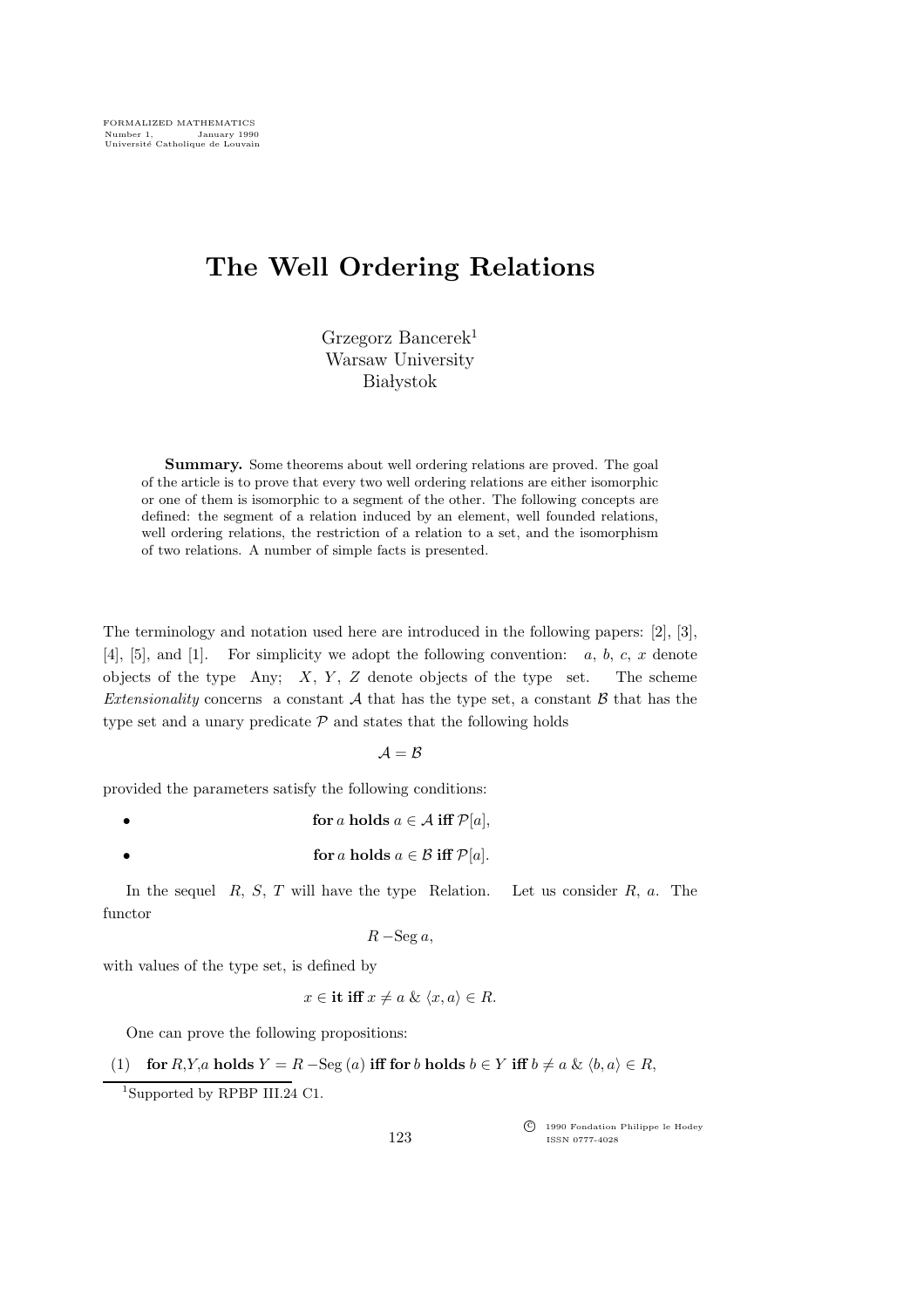124 Grzegorz Bancerek

(2) 
$$
x \in \text{field } R \text{ or } R - \text{Seg}(x) = \emptyset.
$$

We now define two new predicates. Let us consider  $R$ . The predicate

 $R$  is well founded

is defined by

for Y st 
$$
Y \subseteq \text{field } R \& Y \neq \emptyset
$$
 ex a st  $a \in Y \& R - \text{Seg}(a) \cap Y = \emptyset$ .

Let us consider  $X$ . The predicate

 $R$  is well founded in  $X$ 

is defined by

for Y st 
$$
Y \subseteq X \& Y \neq \emptyset
$$
 ex a st  $a \in Y \& R - \text{Seg}(a) \cap Y = \emptyset$ .

One can prove the following three propositions:

(3) for *R* holds *R* is well-founded  
iff for *Y* st 
$$
Y \subseteq \text{field } R \& Y \neq \emptyset
$$
 ex *a* st  $a \in Y \& R - \text{Seg}(a) \cap Y = \emptyset$ .

**if** for *Y* **st** *Y* ⊆ 
$$
\text{held } R \& Y \neq \emptyset
$$
 **ex** *a* **st** *a* ∈ *Y*  $\& R$  − $\text{Seg}(a) \cap Y = \emptyset$ 

(4) for 
$$
R
$$
,  $X$  holds  $R$  is well founded in  $X$ 

$$
\text{iff for } Y \text{ st } Y \subseteq X \ \& \ Y \neq \emptyset \text{ ex } a \text{ st } a \in Y \ \& \ R - \text{Seg}(a) \cap Y = \emptyset,
$$

(5) 
$$
R
$$
 is well founded iff  $R$  is well founded in field  $R$ .

We now define two new predicates. Let us consider  $R$ . The predicate

```
R is well-ordering-relation
```
is defined by

 $R$  is reflexive

& R is transitive & R is antisymmetric & R is connected & R is well founded.

Let us consider  $X$ . The predicate

 $R$  well orders  $X$ 

is defined by

R is reflexive in  $X \& R$  is transitive in X

& R is antisymmetric in X & R is connected in X & R is well founded in X.

The following propositions are true:

(6) for R holds R is well-ordering-relation iff R is reflexive

& R is transitive & R is antisymmetric & R is connected & R is well founded,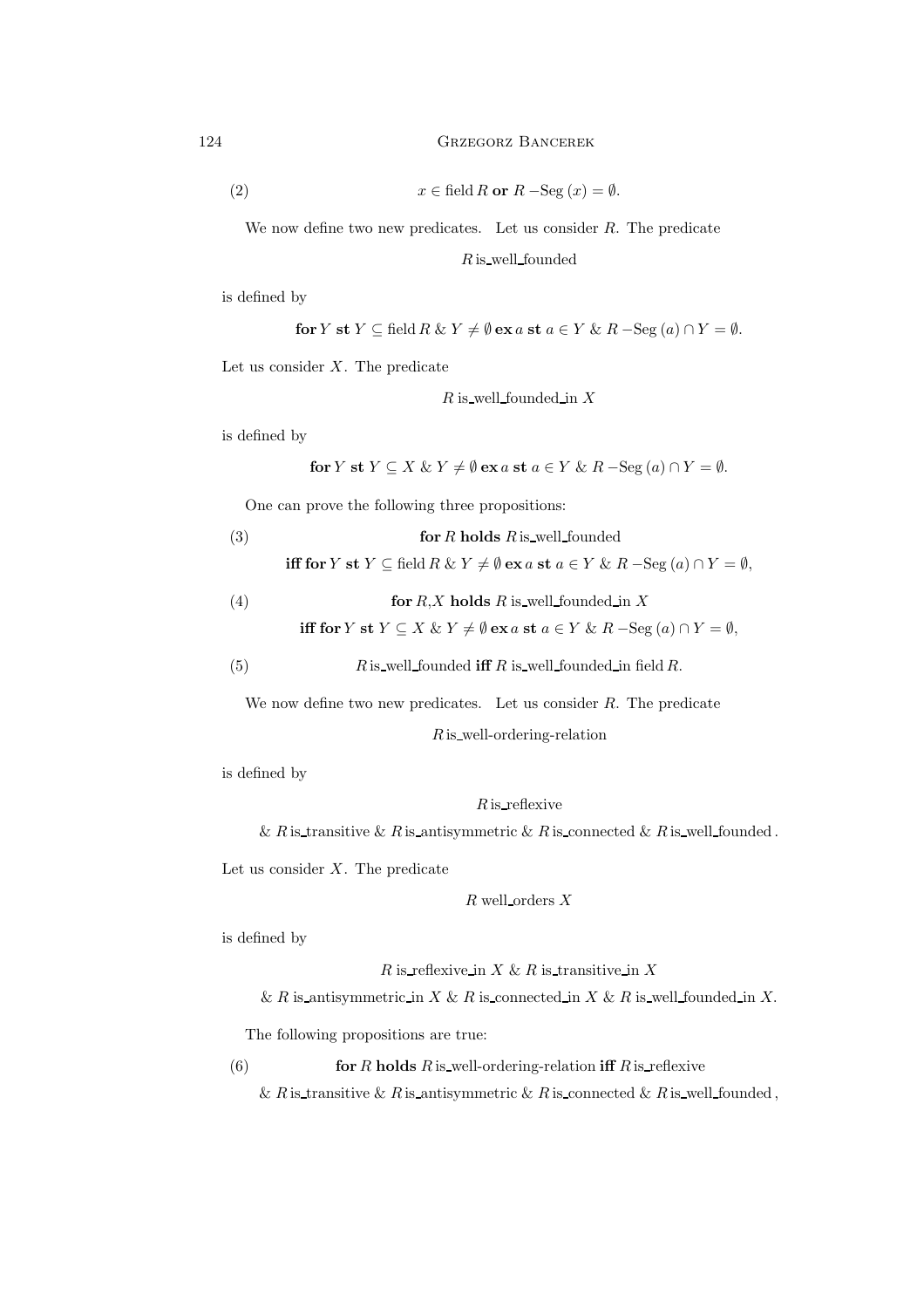- (7) for  $R$ , X holds R well orders X iff R is reflexive in X & R is transitive in X & R is antisymmetric in X & R is connected in X & R is well founded in X,
- (8)  $R$  well orders field R iff R is well-ordering-relation,
- (9)  $R$  well\_orders X implies

$$
\textbf{for } Y \textbf{ st } Y \subseteq X \ \& \ Y \neq \emptyset \textbf{ ex } a \textbf{ st } a \in Y \ \& \textbf{ for } b \textbf{ st } b \in Y \textbf{ holds } \langle a, b \rangle \in R,
$$

$$
(10) \t R is well-ordering-relation implies
$$

for Y st Y  $\subseteq$  field R & Y  $\neq \emptyset$  ex a st  $a \in Y$  & for b st  $b \in Y$  holds  $\langle a, b \rangle \in R$ ,

(11) **for** *R* **st** *R* is\_well-ordering-relation & field 
$$
R \neq \emptyset
$$
  
**ex**  $a$  **st**  $a \in \text{field } R \& \text{for } b \text{ st } b \in \text{field } R \text{ holds } \langle a, b \rangle \in R$ ,

(12) for R st R is well-ordering-relation & field  $R \neq \emptyset$  for a st  $a \in$  field R holds (for b st b ∈ field R holds  $\langle b, a \rangle \in R$ ) or  $ex b$  st  $b \in \text{field } R$ 

$$
\& \langle a, b \rangle \in R \& \text{ for } c \text{ st } c \in \text{field } R \& \langle a, c \rangle \in R \text{ holds } c = a \text{ or } \langle b, c \rangle \in R.
$$

In the sequel  $F, G$  have the type Function. Next we state a proposition

(13) 
$$
R - \text{Seg}(a) \subseteq \text{field } R
$$
.

Let us consider  $R, Y$ . The functor

 $R|^2 Y$ ,

yields the type Relation and is defined by

$$
\mathbf{it} = R \cap [Y, Y].
$$

We now state a number of propositions:

$$
(14) \t\t R |2 Y = R \cap [Y, Y],
$$

(15) 
$$
R \mid^2 X \subseteq R \& R \mid^2 X \subseteq [X, X],
$$

(16) 
$$
x \in R \mid^{2} X \text{ iff } x \in R \& x \in [X, X],
$$

$$
(17) \t\t R \mid 2 X = X \mid R \mid X,
$$

$$
(18) \t\t R |2 X = X | (R | X),
$$

(19) 
$$
x \in \text{field } (R \mid 2 X) \text{ implies } x \in \text{field } R \& x \in X,
$$

(20) field 
$$
(R \nvert^2 X) \subseteq \text{field } R \& \text{ field } (R \nvert^2 X) \subseteq X
$$
,

(21) 
$$
(R | 2 X) - \text{Seg}(a) \subseteq R - \text{Seg}(a),
$$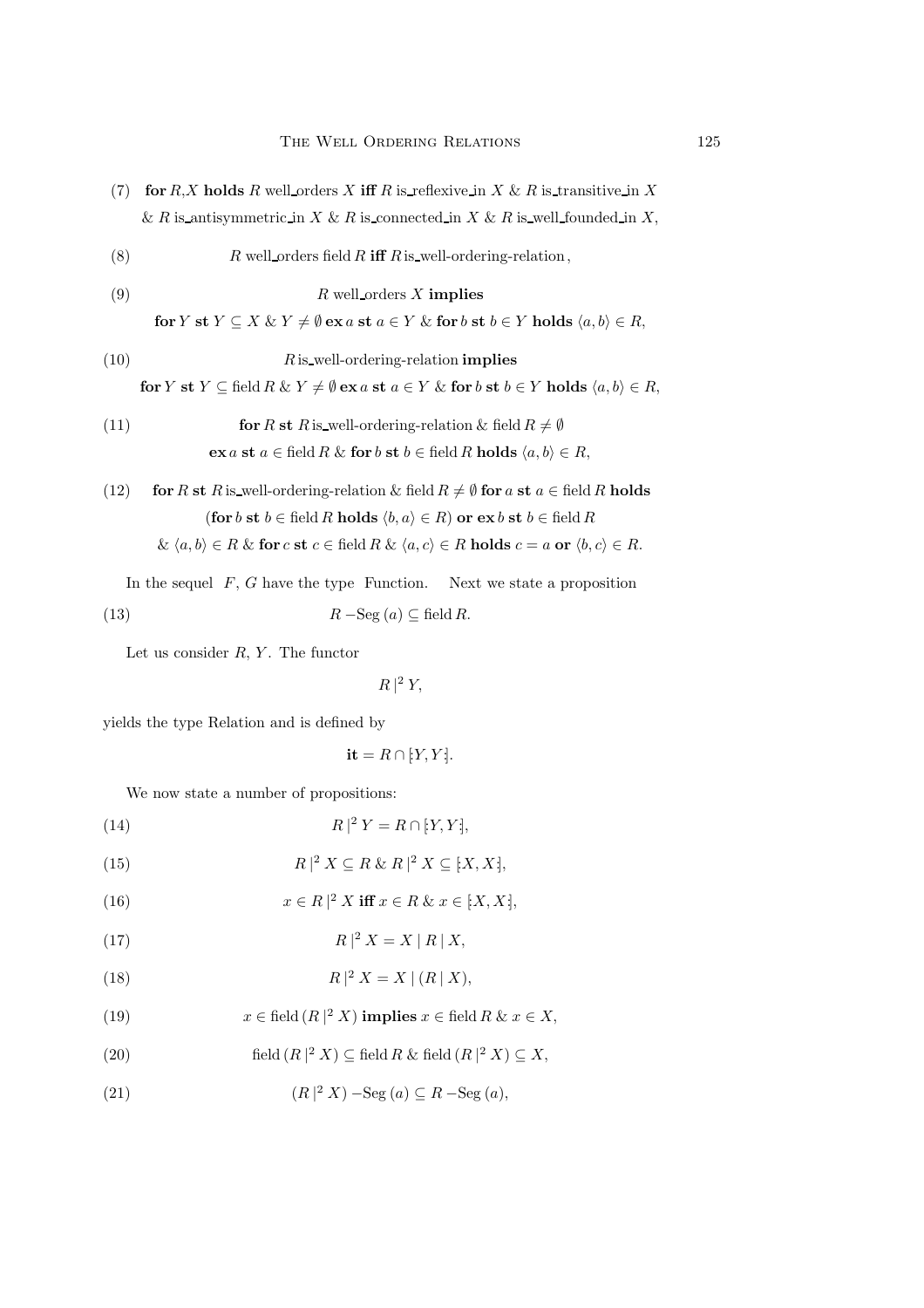## 126 Grzegorz Bancerek

| (22) | R is reflexive <b>implies</b> $R \mid^2 X$ is reflexive,                                                                 |
|------|--------------------------------------------------------------------------------------------------------------------------|
| (23) | R is connected <b>implies</b> $R \mid^2 Y$ is connected,                                                                 |
| (24) | R is transitive <b>implies</b> $R \mid^2 Y$ is transitive,                                                               |
| (25) | R is antisymmetric <b>implies</b> $R \mid^2 Y$ is antisymmetric,                                                         |
| (26) | $(R ^2 X) ^2 Y = R ^2 (X \cap Y),$                                                                                       |
| (27) | $(R ^2 X) ^2 Y = (R ^2 Y) ^2 X,$                                                                                         |
| (28) | $(R ^2 Y) ^2 Y = R ^2 Y,$                                                                                                |
| (29) | $Z \subseteq Y$ implies $(R \mid^2 Y) \mid^2 Z = R \mid^2 Z$ ,                                                           |
| (30) | $R ^2$ field $R = R$ ,                                                                                                   |
| (31) | R is well founded <b>implies</b> $R \mid^2 X$ is well founded,                                                           |
| (32) | R is well-ordering-relation <b>implies</b> $R \mid^2 Y$ is well-ordering-relation,                                       |
| (33) | $R$ is well-ordering-relation                                                                                            |
|      | implies $R$ -Seg $(a) \subseteq R$ -Seg $(b)$ or $R$ -Seg $(b) \subseteq R$ -Seg $(a)$ ,                                 |
|      | (34) R is well-ordering-relation <b>implies</b> $R \mid^2 (R - \text{Seg}(a))$ is well-ordering-relation,                |
| (35) | R is_well-ordering-relation & $a \in \text{field } R \& b \in R$ -Seg $(a)$                                              |
|      | <b>implies</b> $(R \mid^2 (R - \text{Seg}(a))) - \text{Seg}(b) = R - \text{Seg}(b),$                                     |
| (36) | <i>R</i> is well-ordering-relation $\& Y \subseteq \text{field } R$ implies                                              |
|      | $(Y = \text{field } R \text{ or } (\text{ex } a \text{ st } a \in \text{field } R \& Y = R - \text{Seg } (a))$           |
|      | iff for a st $a \in Y$ for b st $\langle b, a \rangle \in R$ holds $b \in Y$ ,                                           |
| (37) | R is well-ordering-relation $\& a \in \text{field } R \& b \in \text{field } R$                                          |
|      | implies $(\langle a,b \rangle \in R \text{ iff } R-\text{Seg}(a) \subseteq R-\text{Seg}(b)),$                            |
| (38) | R is well-ordering-relation $\& a \in \text{field } R \& b \in \text{field } R$                                          |
|      | implies $(R - \text{Seg}(a) \subseteq R - \text{Seg}(b)$ iff $a = b$ or $a \in R - \text{Seg}(b)$ ),                     |
| (39) | R is well-ordering-relation & $X \subseteq$ field R <b>implies</b> field $(R   Z X) = X$ ,                               |
| (40) | R is well-ordering-relation <b>implies</b> field $(R \mid^2 R - \text{Seg}(a)) = R - \text{Seg}(a)$ ,                    |
| (41) | $R$ is well-ordering-relation implies                                                                                    |
|      | for Z st for a st $a \in \text{field } R \& R - \text{Seg}(a) \subseteq Z$ holds $a \in Z$ holds field $R \subseteq Z$ , |
|      |                                                                                                                          |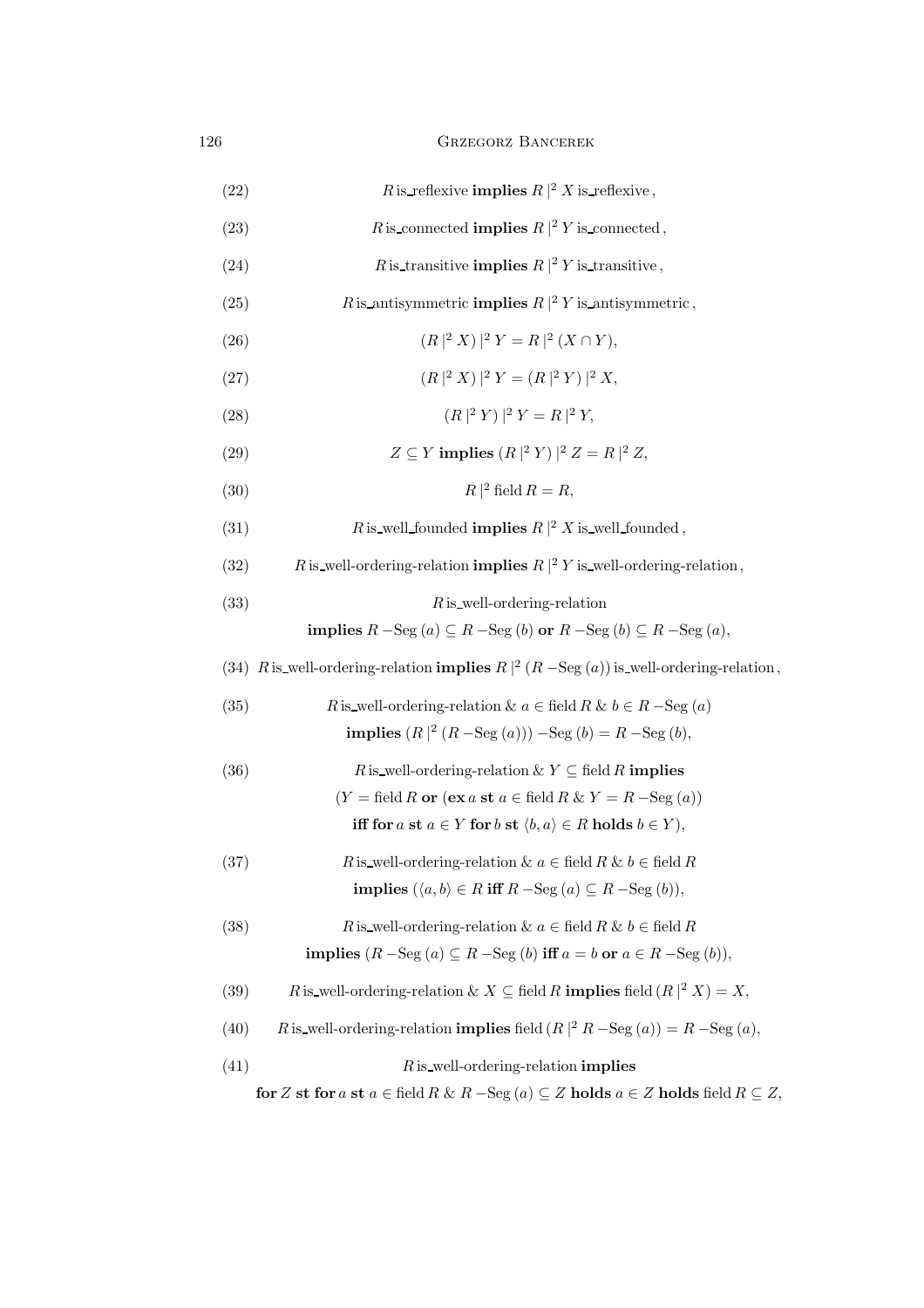(42)  $R$  is well-ordering-relation &

 $a \in \text{field } R \& b \in \text{field } R \& (\text{for } c \text{ st } c \in R - \text{Seg } (a) \text{ holds } \langle c, b \rangle \in R \& c \neq b)$ implies  $\langle a, b \rangle \in R$ ,

(43) *R* is-well-ordering-relation & dom 
$$
F
$$
 = field  $R$  & rng  $F \subseteq$  field  $R$   
 & (for  $a, b$  st  $\langle a, b \rangle \in R$  &  $a \neq b$  holds  $\langle F.a, F.b \rangle \in R$  &  $F.a \neq F.b$ )  
implies for  $a$  st  $a \in$  field  $R$  holds  $\langle a, F.a \rangle \in R$ .

Let us consider  $R, S, F$ . The predicate

 $F$  is isomorphism of  $R, S$ 

is defined by

$$
\text{dom}\, F = \text{field}\, R\, \& \, \text{rng}\, F = \text{field}\, S\, \&
$$

F is one-to-one & for a,b holds  $\langle a, b \rangle \in R$  iff  $a \in \text{field } R \& b \in \text{field } R \& \langle F. a, F. b \rangle \in S$ .

Next we state two propositions:

(44) *F* is isomorphism of *R*, *S* iff dom 
$$
F
$$
 = field *R* &  $\text{rng } F$  = field *S* &  $F$  is one-to-one  
& for *a*,*b* holds  $\langle a, b \rangle \in R$  iff  $a \in \text{field } R$  &  $b \in \text{field } R$  &  $\langle F.a, F.b \rangle \in S$ ,

$$
(45) \tF is isomorphism of R, S
$$

implies for  $a, b$  st  $\langle a, b \rangle \in R \& a \neq b$  holds  $\langle F.a, F.b \rangle \in S \& F.a \neq F.b.$ 

Let us consider  $R$ ,  $S$ . The predicate

```
R, S are isomorphic is defined by \mathbf{ex} F \mathbf{st} F is isomorphism of R, S.
```
We now state a number of propositions:

(46) 
$$
R, S \text{ are isomorphic iff } \mathbf{ex} F \text{ st } F \text{ is isomorphism of } R, S,
$$

- (47) id (field R) is isomorphism of  $R, R$ ,
- $(R, R \text{ are isomorphic})$
- (49)  $F$  is isomorphism of R, S implies  $F^{-1}$  is isomorphism of S, R,
- (50)  $R, S \text{ are isomorphic } \text{implies } S, R \text{ are isomorphic},$
- (51)  $F$  is isomorphism of R, S & G is isomorphism of S, T **implies**  $G \cdot F$  is isomorphism of  $R, T$ ,
- (52)  $R$ , S are isomorphic & S, T are isomorphic **implies** R, T are isomorphic,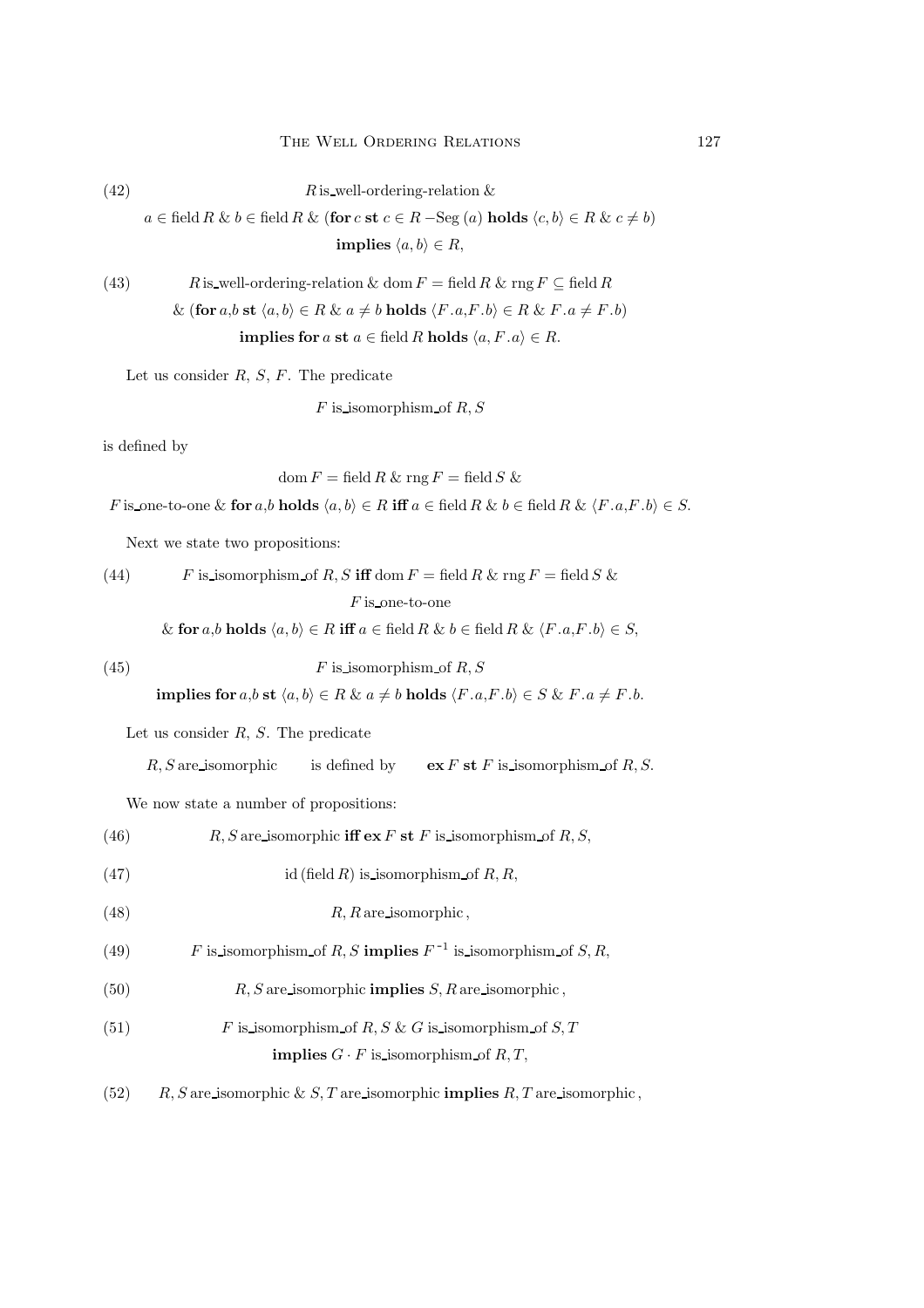| 128 | <b>GRZEGORZ BANCEREK</b> |  |
|-----|--------------------------|--|
|     |                          |  |

| (53)<br>F is isomorphism of R, S implies (R is reflexive implies S is reflexive) &                                                   |  |  |  |
|--------------------------------------------------------------------------------------------------------------------------------------|--|--|--|
| ( <i>R</i> is transitive <b>implies</b> <i>S</i> is transitive) &                                                                    |  |  |  |
| ( <i>R</i> is connected <b>implies</b> <i>S</i> is connected) &                                                                      |  |  |  |
| $(R$ is antisymmetric <b>implies</b> $S$ is antisymmetric)                                                                           |  |  |  |
| & $(R$ is well founded <b>implies</b> S is well founded),                                                                            |  |  |  |
| (54)<br>R is well-ordering-relation & F is isomorphism of R, S                                                                       |  |  |  |
| <b>implies</b> $S$ is well-ordering-relation,                                                                                        |  |  |  |
| (55)<br>R is well-ordering-relation <b>implies for</b> $F$ , G                                                                       |  |  |  |
| st F is isomorphism of R, S & G is isomorphism of R, S holds $F = G$ .                                                               |  |  |  |
| Let us consider $R$ , $S$ . Assume that the following holds                                                                          |  |  |  |
| R is well-ordering-relation $\& R, S$ are isomorphic.                                                                                |  |  |  |
| The functor                                                                                                                          |  |  |  |
| canonical isomorphism of $(R, S)$ ,                                                                                                  |  |  |  |
| yields the type Function and is defined by                                                                                           |  |  |  |
| it is isomorphism of $R, S$ .                                                                                                        |  |  |  |
| The following propositions are true:                                                                                                 |  |  |  |
| (56)<br>R is well-ordering-relation & R, S are isomorphic                                                                            |  |  |  |
| <b>implies</b> $(F = \text{canonical\_isomorphism of } (R, S)$ <b>iff</b> F is isomorphism of R, S),                                 |  |  |  |
| (57)<br>$R$ is well-ordering-relation                                                                                                |  |  |  |
| <b>implies for</b> a st $a \in \text{field } R$ holds not $R, R \mid^2 (R - \text{Seg}(a))$ are isomorphic,                          |  |  |  |
| (58)<br>R is well-ordering-relation & $a \in \text{field } R \& b \in \text{field } R \& a \neq b$                                   |  |  |  |
| <b>implies not</b> $R \mid^2 (R - \text{Seg}(a)), R \mid^2 (R - \text{Seg}(b))$ are isomorphic,                                      |  |  |  |
| (59) R is_well-ordering-relation & $Z \subseteq$ field R & F is_isomorphism_of R, S implies                                          |  |  |  |
| $F \mid Z$ is isomorphism of $R \mid^2 Z, S \mid^2 (F \circ Z)$                                                                      |  |  |  |
| & $R \mid 2 Z, S \mid 2 (F \circ Z)$ are isomorphic,                                                                                 |  |  |  |
| (60)<br>R is well-ordering-relation & F is isomorphism of $R, S$ implies                                                             |  |  |  |
| for $a$ st $a \in \text{field } R$ ex $b$ st $b \in \text{field } S \& F^{\circ}(R - \text{Seg}(a)) = S - \text{Seg}(b),$            |  |  |  |
| (61)<br>R is well-ordering-relation & F is isomorphism of R, S implies for a st                                                      |  |  |  |
| $a \in \text{field } R$                                                                                                              |  |  |  |
| $\mathbf{ex}\,b\,\mathbf{st}\,b\in \text{field}\,S\,\&\,R\, ^{2}\,(R-\text{Seg}\,(a)),S\, ^{2}\,(S-\text{Seg}\,(b))$ are isomorphic, |  |  |  |
|                                                                                                                                      |  |  |  |